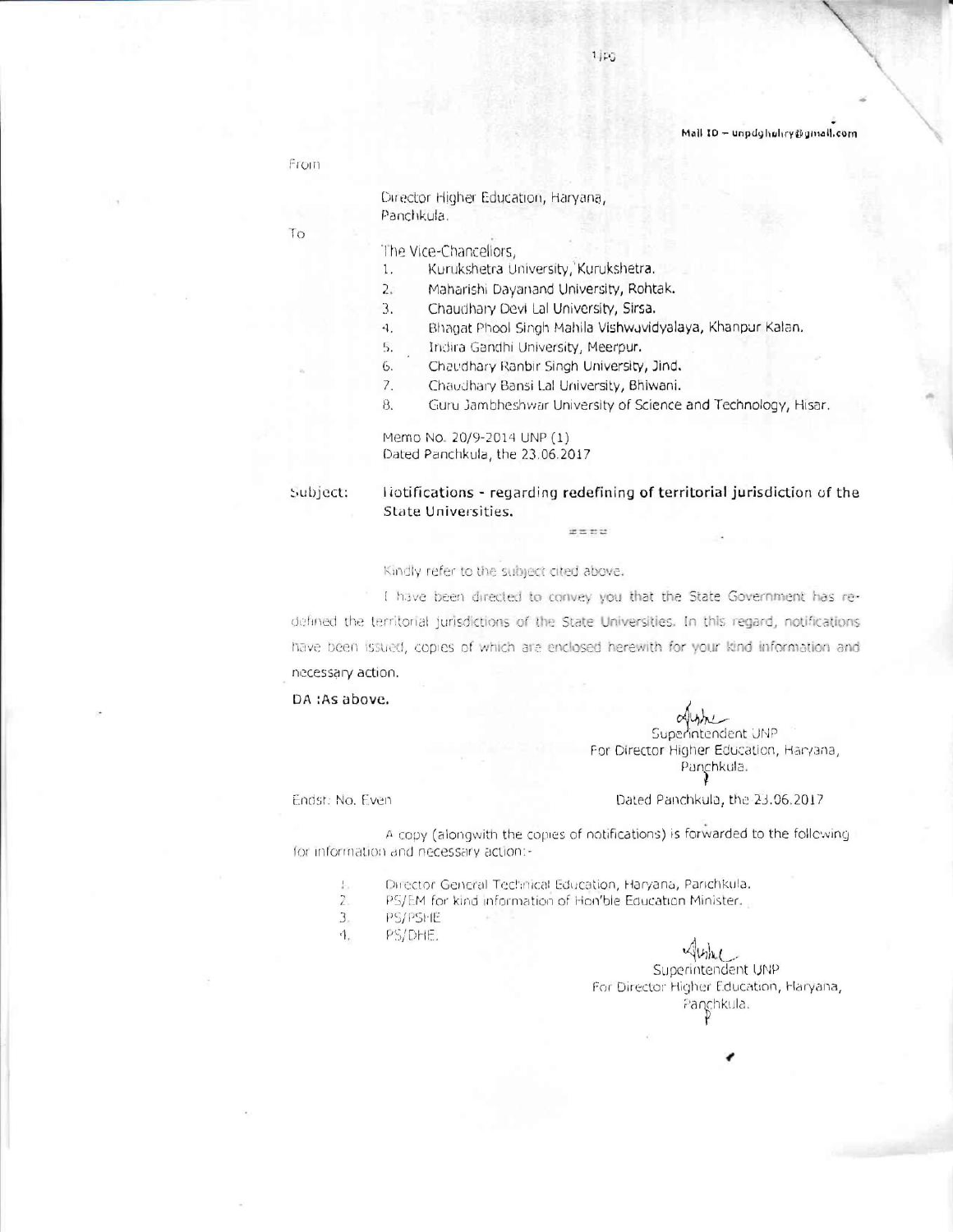# HARYANA GOVT, GAZ, (EXTRA.), JUNE 21, 2017 (JYST. 30, 1939, SAKA)

[Authorised English Translation]

# HARYANA GOVERNMENT

# **INGHER EDUCATION DEPARTMENT**

#### Notification

## The 21st June, 2017

No. S.O.-42/H.A. 9/2003/S. 4/2017. -- In exercise of the powers conferred by sub-section (1) of section 4 of Chaudhary Devi Lal University Sirsa Act, 2003 (9 of 2003) and in supersession of the Haryana Government, I dication Department, notification No. S.O. 57/ H.A.9/ 2003/S.4/2011, dated the 4th July, 2011, the Governor of Haryana hereby specifies that from the session 2017-18, Chaudhary Devi Lal University, Sirsa shall exercise its powers over the Government and Non-Government colleges situated in the districts Sirsa and Fatehabad.

> DR. MAHAVIR SINGH, Principal Secretary to Government Haryana, Higher Education Department.

55428-1 R--H.G.P. Chd.